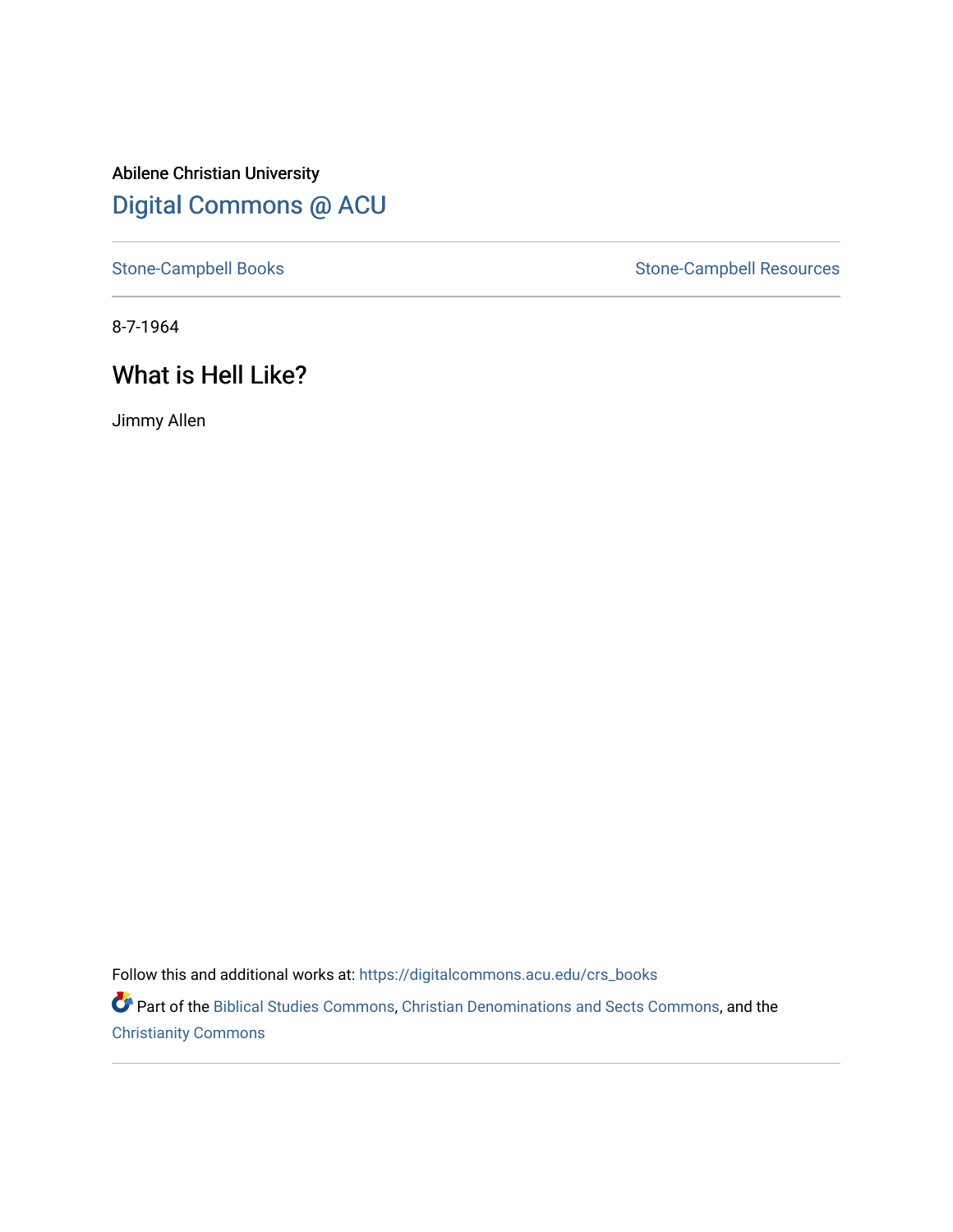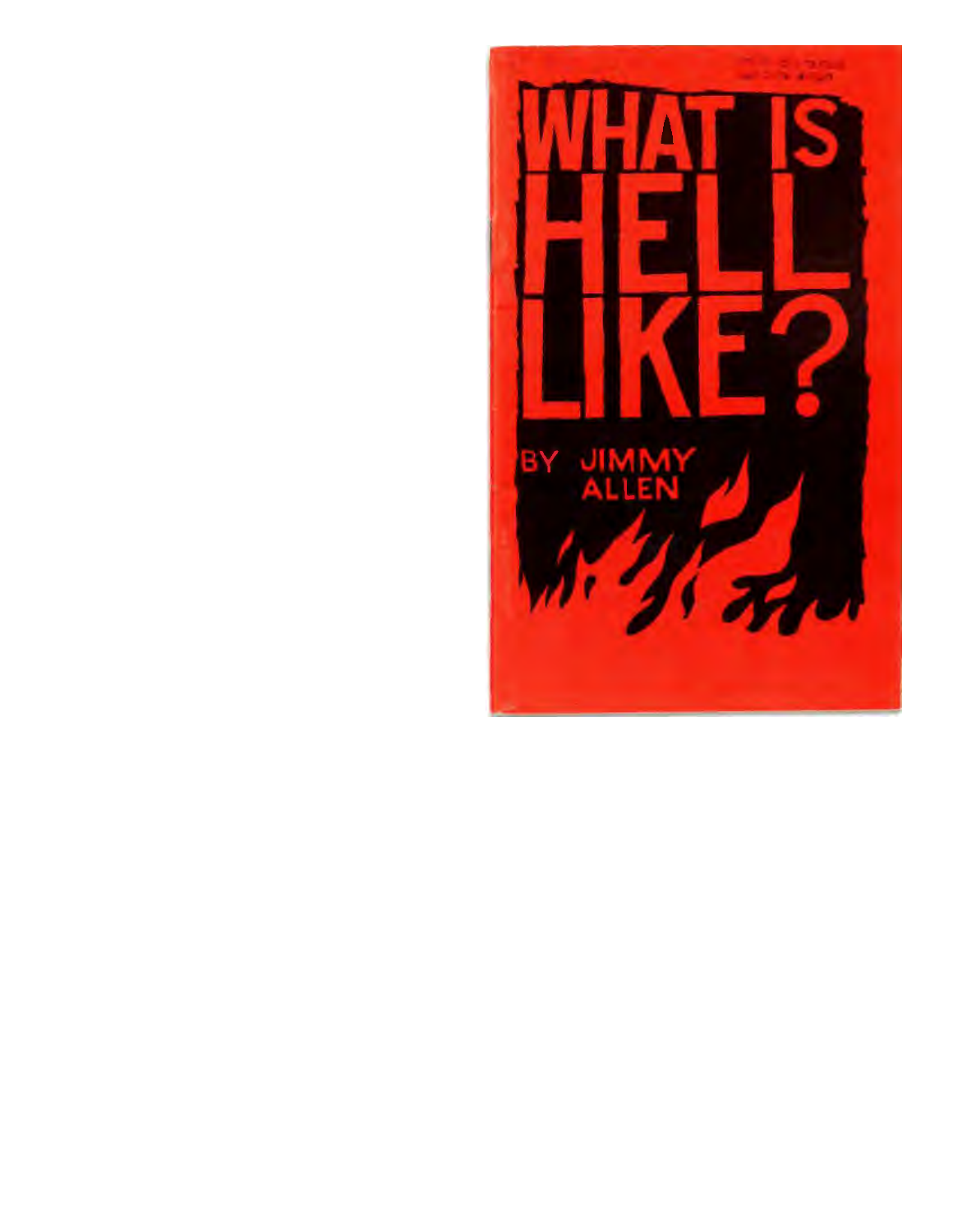# *What Is Hell Like?*

Friday, August 7, 1964

# INTRODUCTION

We have an excellent attendance again tonight. There are probably 8,500 to 9,000 people in our audience. We thank you so much for coming.

This evening I shall speak to you on what I think is one of the most serious topics in all of God's word. The lesson is entitled very simply, "What is Hell Like?" Before 'reading the text, or beginning the sermon, let me say that in tonight's lesson I will make no distinction between the waiting place for che unrighteous dead and Hell itself. As far as I can see, there's no difference between the two except one is limited to time and the other is in eternity.

In the 16th chapter of Luke, beginning at verse 19, we find our text. "There was a certain rich man, which was clothed in purple and fine linen, and fared sumptuously every day: And there was a certain beggar named Lazarus, which was laid at his gate, full of sores, and desiring to be fed with the crumbs which fell from the rich man's table; moreover the dogs came and licked his sores. And it came to pass, that the beggar died, and was carried by the angels into Abraham's bosom; the rich man also died, and was buried; And in hell he lifted up his eyes, being in torments, and seeth Abraham afar off, with Lazarus in his bosom. And he cried and said, Father Abraham, have mercy on me, and send Lazarus, that he may dip the tip of his finger in water, and cool my tongue; for I am tormented in this flame. But Abraham said, Son, remember that thou in thy lifetime receivedst thy good things, and like-wise Lazarus evil things: but now he is comforted, and thou art tormented. And beside all this, between us and you there is a great gulf fixed: so that they which would pass from hence to you cannot; neither can they pass to us, that would come from thence. Then he said, I pray thee therefore, father, that thou wouldest send him to my father's house: For I have five brethren;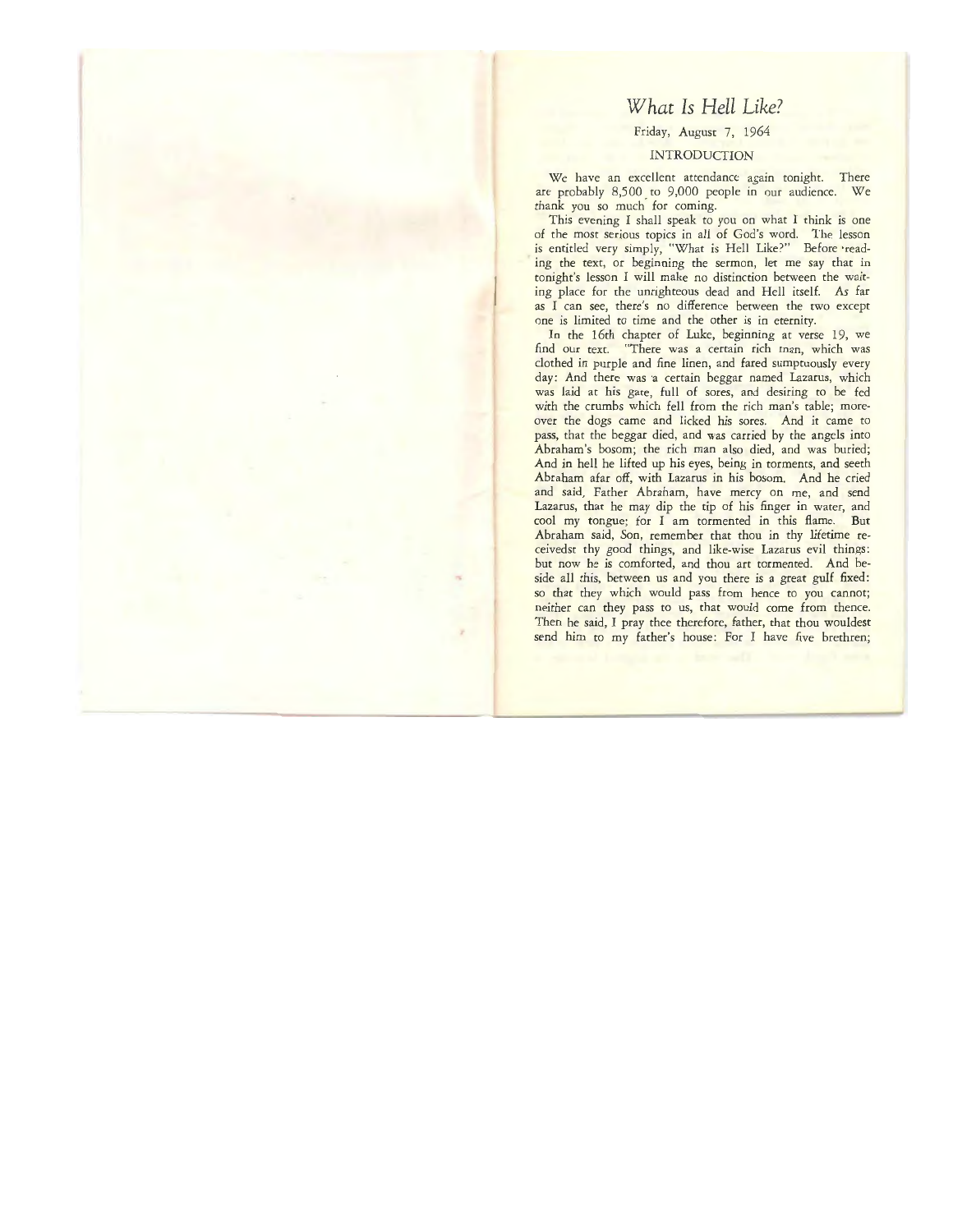that he may testify unto them, lest they also come into this place of torment. Abraham saith unto him, They have Moses and the prophets; let them hear them. And he said, Nay, father Abraham: but if one went unto them from the dead, they *v*:ill repent. And he said unto him, If they hear not Moses and the prophets, neither will they be persuaded, though one rose from the dead."

I have read that passage tonight not because I intend to elaborate upon it ro any great extent, but to get before you three facts. Number one, two men lived; number two, two men died; and number three, the situation of those two men in the next life was exactly the opposite of what it had been in this life. The rich man on earth became the beggar in Hell. The poor man on earth became the rich man in Paradise. The rich man here was clothed in purple and fine linen. In the next life he was robed in a garment of fire. The poor man was attended by the dogs here, bur in the next life he was attended by the angels. The rich man here fared sumptuously every day, but in the next life he couldn't get a drop of water to cool his tormented tongue. The poor man here suffered evil things, but in the next life he was comforted. In the discussion this evening, I will have time to raise and answer only one question. The question is, "What is Hell like?"

# I. HELL IS ETERNAL

First of all, by way of answering this query, I submit to you that Hell is eternal. In Matthew 25:46 our Lord said, "And these shall go away into everlasting punishment: but the righteous into life eternal." At Romans 16:26 Paul described God as the everlasting God. In Hebrews 9: 14 we read of the eternal Spirit. We have before us now three passages and four expressions in those three passages which must be considered. Here they are: "everlasting punishment," "eternal life," "everlasting God," and "eternal spirit." The only difference between the words "everlasting' and "eternal" in the English language is a difference in spelling. They mean exactly the same thing. The word translated as "everlasting" or "eternal" in these three passages is a form of the same Greek word. That word in the original language is "aionios," "Aionios" means eternal, everlasting, without end, never to cease, or indeterminate as to duration.

My friends, there's not one single solitary argument a man can make against the Bible doctrine of Hell which cannot be applied with equal force against the Bible doctrine of Heaven. For example, if a man takes the position that Hell is going to last for only 1000 years, then at the end of that period those who are in Heaven will cease to be blessed. How do I know? "Because the same word used to modify Hell's punishment is also used to qualify the bliss and happiness of Heaven. If Hell is going to last only 1000 years, then Heaven is going to last for only 1000 years. When the wicked cease to be punished in Hell, at that same moment God Almighty and the Holy Spirit will go out of existence. The same word used to describe the duration of Hell's punishment is also used to describe the duration of God's life and the life of the Holy Spirit. How long, then, is the punishment going to last in Hell? It's going to last eternally or everlastingly. The punishment will continue for ever and ever and ever.

There are people who argue against that position. They say this is too long. They argue that it isn't right to take a man who has lived five years in disobedience and punish him for ever. Well, if it's wrong to take a man who has been disobedient for five years and condemn him for ever, then it's wrong to take a man who has lived five years in obedience and bless him for ever. And, if not, why not? The same argument which is used to get rid of the Bible doctrine of Hell can be applied with equal force against the Bible doctrine of Heaven. Now, let me repeat that. If it's wrong to condemn a man eternally for five years of disobedience, then it would be wrong to bless a man eternally for five years of obedience. Those who argue that eternal punishment is too long may not recognize it, but they are taking a slap at every system of justice in the world. How do you determine the hideousness of an act? By the time it takes to perpetrate it or by the act itself? For example, if I had a six shooter on the pulpit stand, I could raise it and start firing. I'm not a very good shot with a pistol, but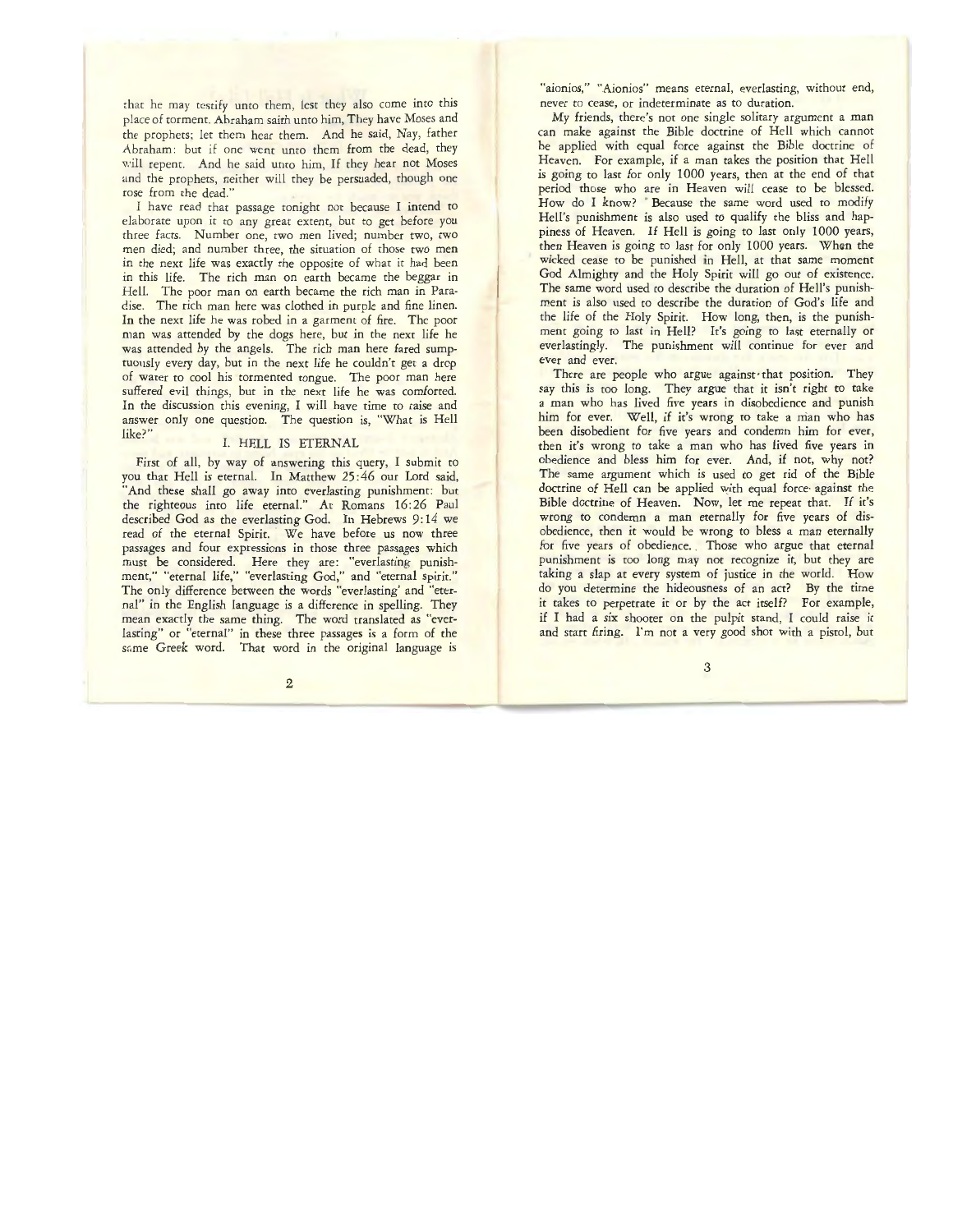I could kill three or four people before anyone could get to me. let's suppose it would take me thirty seconds to kill three or four of these individuals on the front row. How should I be punished? Should I go to the penitentiary for thirty seconds? Should I be put in the penitentiary for sixty seconds? Let's triple it and I would go to prison for ninety seconds. Quadruple it and I would go for one hundred rwenty seconds. Would that satisfy the demands of justice? If I were able to escape the electric chair, they'd put me away in the penitentiary for the rest of my natural life. I might have to serve forty or forty-five years for doing something which took only thirty seconds to perform. Now, how do you determine the enormity or heinousness of an act? By the amount of time it takes to do it or by the act itself? Obviously, by the act itself. When a man says Hell is too long, he's overlooking one basic fact. He fails to see sin for all of its ugliness. He fails to see it for what it is. The most horrible thing anyone can do is live in rebellion to God's will. Live five years, five months, or five weeks in stubborn disobedience to God's will, die in that condition, and you'll be punished in Hell for ever. Yes sir, that's precisely what will happen.

Somebody says, "Hell's too ugly." If Hell is too ugly, then Heaven is too beautiful, for Heaven is on the one hand what Hell is on the other. Someone else says, "Hell is too horrible." If Hell is too horrible, then Heaven is too wonderful, for it's the extreme on the one hand exactly as Hell is on the other.

 Another individual might say, "Listen, preacher, I am in agreement with much of what you have said in the lesson up to this point. I believe that Hell's fire is going to burn eternally. I also believe that the punishment is everlasting. However, I think you misunderstand the meaning of the word punishment." The people who hold the position I am about to deal with believe that when a man dies he is annihilated or cut off. According to them, the dead cease to exist. They argue that when a man dies he goes back to where Adam was before he was created. Well, where was Adam before he was created? He wasn't! If, when we die,

we go back to where Adam was before he was created, then we are annihilated. We do cease to exist. Incidentally, when Adam was brought forth, was he resurrected or created? Obviously, he was created. Now, if, when I die, I go back to where Adam was before he was created, how in the world could you talk about my resurrection? You couldn't discuss my resurrection. You might talk about my being recreated, but you couldn't discuss my resurrection. The doctrine. of annihilation logically denies the resurrection of the dead. But, be that as it may, these people say when we die we're just like the proverbial dog Rover, we're dead all over. That which is let down into the grave is the whole man. When the Lord comes again there will be a resurrection. Then, all of the wicked are caught up before God to give an account of the deeds done in the body. They're weighed in the balances and found wanting. Then, they're cast into eternal fire. These people argue that in an instant the unrighteous are burned up. Hence, when they read the passage concerning the second death, they understand it to be a second physical death. We experience one physical death here. Some will experience another physical death there when they're cast into the fire and burned up. They sometimes use the illustration of a dog. They say when a dog is dead he is absolutely unconscious. He is dead eternally, you might say. So, when people are cast into the fire they become like that dog, dead forever. Everlasting punishment, then, means to be dead eternally.

Now, I wanted you to see that argument in all of its force and power. There's not but one thing wrong with it. It's false to the core! It just isn't so! But, how do I know it's false? Let's go back to Matthew 25:46 where Jesus said, "And these shall go away into everlasting punishment." The word here translated "punishment" is from the Greek word "kolasin.". Kolasin, in turn, is derived from the verb "koladzo," which means "I chastise" or "Itorment." At I John 4:18 it is translated "torment." Let's read a few passages in this connection. According to the 16th chapter of Luke, in Hades the rich man lifted up his eyes "being in torments." Furthermore, he wanted a drop of water to cool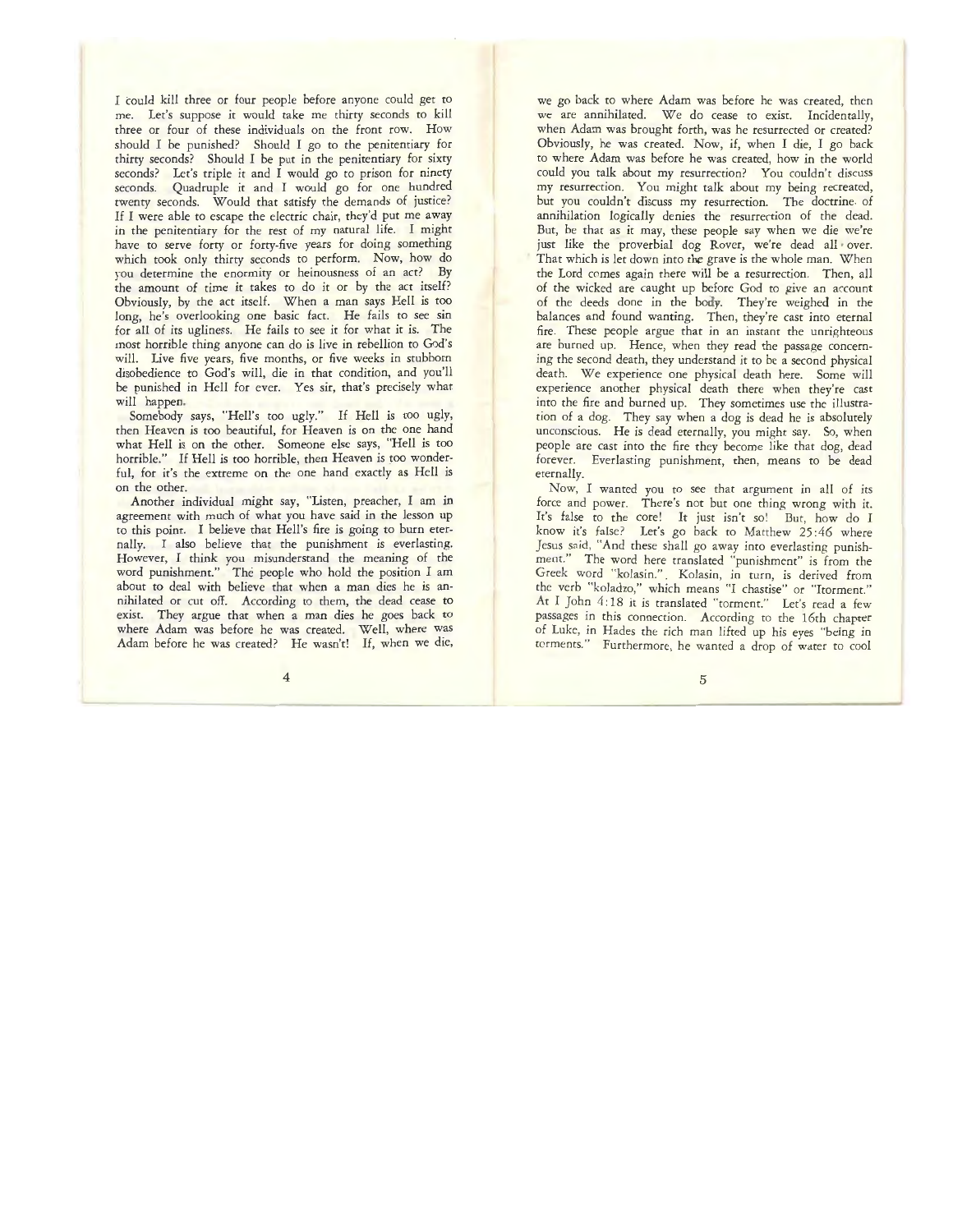his "tormented" tongue. He also wanted Lazarus sent back to warn his five brethren lest they joined him in that place of "torment." Abraham said the rich man was being "tormented" and Lazarus was being "comforted." Four times in Luke 16 the word "torment" appears. Revelation 20: 10 says, "The devil that deceived them was cast into the lake of fire and brimstone, where the beast and false prophet are, and shall be tormented day and night for ever and ever." Revelation 14: 11 states: "The smoke of their torment ascendeth up for ever and ever and they have no rest day nor night." Six times I have found the word "torment" used to describe the state of the wicked after death. The word "kolasin," found at Matthew 25:46, means "torment" or "chastisement." That's exactly what it means! Incidentally, I mentioned that dog a while ago. In the place where I was reared we used to torment dogs. Sometimes we'd tie a string of cans on a dog's tail, or put a little "high-life" on him so we could see him move on. Let's suppose we have a dead dog. Put a string of cans on his tail, on every paw, and on both ears. Drench him in "high-life." What have you done to him? Not a thing. Why? Because there is no consciousness. He cannot be tormented unless consciousness is present. He cannot be tormented unless consciousness is present. The import of "everlasting punishment," as found in Matthew 25 :46, is everlasting, conscious, suffering torment! Now, that's what Hell is!

#### II. HELL IS A PLACE OF DARKNESS

Secondly, Hell is a place of darkness. II Peter 2:4 states that "God spared not the angels that sinned, but cast them down to hell, and delivered them into chains of darkness, to be reserved unto judgment." In Jude, verse 13, the writer, in describing the false teachers, said, "To whom is reserved the blackness of darkness for ever." In Matthew 25:30, a master, in dealing with his unprofitable one-talent· servant, said, "He is to be cast into outer darkness." Put those three passages together. Do you see how the figure intensifies itself? Not simply "darkness," but the "blackness of darkness." Not simply the "blackness of darkness," bur "outer darkness."

The last expression seems to suggest that Hell is the place farthest removed from the source of light.

I used to wonder why Hell had to be dark. Now I think I know. James 1: 17 states that God is the "Father of lights." I John 1:5 says "God is light and in him is no darkness at all." But, God is not in Hell. In II Thessalonians 1:7-9 Paul wrote: "To you who are troubled rest with us, when the Lord Jesus shall be revealed from heaven with his mighty angels, in flaming fire taking vengeance upon themthat know nor God and obey not the gospel of our lord Jesus Christ: Who shall be punished with everlasting destruction from the presence of the Lord, and from the glory of his power." In Psalms 139:7-12, David wrote: "Whither shall I go from thy spirit? or wither shall I flee from thy presence? If I ascend up into heaven, thou art there: if I make my bed in Sheol, behold, thou art there. If I take the wings of the morning, and dwell in the uttermost parts of the sea; Even there shall thy hand lead me, and thy right hand shall hold me. If I say, Surely the darkness shall cover me; even the night shall be light about me. Yea, the darkness hideth not from thee; but the night shineth as the day: the darkness and the light are both alike to thee." David was saying that God is omnipresent. He taught that it's impossible to get away from God. Jonah learned that truth the hard way. But there is one place where God is not. God is not in Gehenna. God is not in the place of everlasting destruction. Gcd is not in Hell. Where God is not is bound to be what the Bible calls Hell. That muse be Hell, if God isn't there. There won't be any God to listen to your oftrepeated prayers in torment. There won't be any God to listen as you scream and beg for mercy. None will be granted because God will nor be there. Since God is the source of light, where He is nor must be a place of darkness.

I don't think you like darkness. I have sometimes thought we have an innate fear of darkness. Ir seems like we're born fearing darkness. When our first child was born in 1959, my wife's sister and her two little girls came over to stay with us until Marilyn was able to be up and around the house again. I had never been around children in my life. I went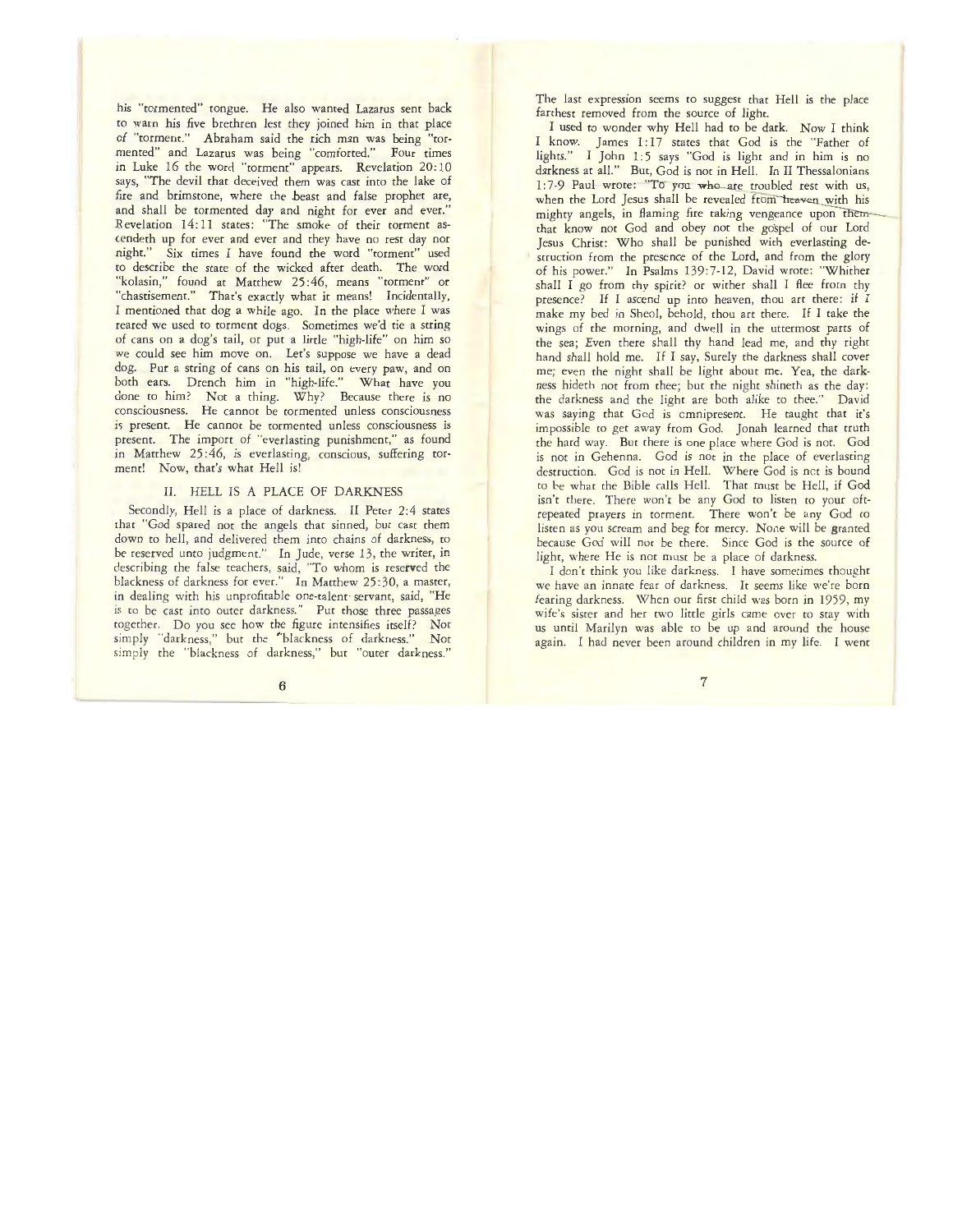in home one evening about  $7:30$  and noticed the hall light was on. I didn't feel there was any reason for the light being on, so I flipped it off. Those two little girls were in one of the back bedrooms trying to go to sleep and they gave me to understand there was a reason for the light being on. So I turned it back on post haste! *I* didn't argue with them about it. They were afraid of the darkness. But, someone says, "That's just a couple of children."

Let me tell you about a teenager I used to know. I knew him well. Really, I'm describing myself. I lived seven miles from the little community where I went to school. The last bus ran north toward my house at 9:38 in the evening. Well, a lot of nights I wasn't ready to go home by that time. That meant I had to hitch-hike. Sometimes I had good luck; sometimes I didn't. I've walked every step of those seven miles. Regardless of my luck, I always had to walk the last mile and a quarter for it was that far from the highway to my house. I had to go through one of the blackest and darkest creek bottoms you've ever seen. I've gone through those bottcms about twelve or one o'clock at night and heard a rabbit rustle in the cane. I'd look all around. Boy, I could imagine something terrible was going to get me. About that time the Phantom Killer was on the loose at Texarkana. I sometimes thought he might be out there in the woods. Now. I didn't really get scared, bur, somehow. I couldn't convince my feet that such was the case. Really. *I* didn't run, bur I walked a lot faster than normal. Friends. I never went through those creek bottoms in the day light afraid, but I went through them at night scared. Why? Because it was night. "Oh," you say, "that's a teenager." Well, why is it so much harder for an elderly person to suffer through the long hours of the night than in daylight? It seems there's something which causes us to rebel against the idea of being m darkness. If there were nor another word in all of God's Bible on the question of Hell except its being a place of perpetual darkness, that would be enough to convince me that one should strive to avoid it. I don't want to live in a place of darkness and endless night.

# *III.* HELL IS *A* PLACE OF FIRE

Thirdly, Hell is a place of fire. In Matthew 13:42 it is described as "a furnace of fire." In Matthew 25:41, "everlasting fire." In Mark 9:44-45, "the fire is not quenched." In Revelation 20:10, "fire and brimstone." In Revelation 20: 15, "the Jake of fire." At Matthew 3: 12, "the baptism in fire." But, someone asks, "Do you understand these passages to refer to Hell?" Read them in context; there's no doubt about it. FIRE, FIRE, FIRE, FIRE! That's what all of them say. But how do we reconcile the idea of having darkness and fire in the same place at the same time? If you were to step outside the building tonight and kindle a fire, it would illuminate, give light, or dispel the darkness. How can there be fire in Hell and darkness too? Well, really there's nor any problem there. Man, by his own chemical ingenuity, has been able to create a fire which does not illuminate. If a man can do this, surely God would not have any problem with it. Of course, it is possible that God has prepared a special type of fire. In the 3rd chapter of Exodus we read that Moses was tending his sheep one day, looked back toward Mount Horeb, and saw a bush burning, but it was not being consumed by the fire. When he drew nearby to investigate, God told him to take off his shoes for the place whereon he stood was holy ground. Now, the miracle could have been performed on the bush, but on the other hand, God could have used a special fire on that occasion to accomplish His purpose. Had that been the kind of fire with which you and I are acquainted, it would have consumed the bush. Perhaps He prepared a special fire. Well, if He could do it there, He can do it in eternity.

It is likely rhat Biblical writers used the word "fire" as a metaphor. What's a metaphor? It's a likeness or similarity set forth as a reality. Jesus said, for example, "I am the door." He didn't mean He was a literal door, bur He meant He was like a door. He said, "I am the vine." He didn't mean He was a literal vine, but He meant He was like a vine. He said, "I am the good shepherd." He meant He was like the good shepherd. On one occasion he described Herod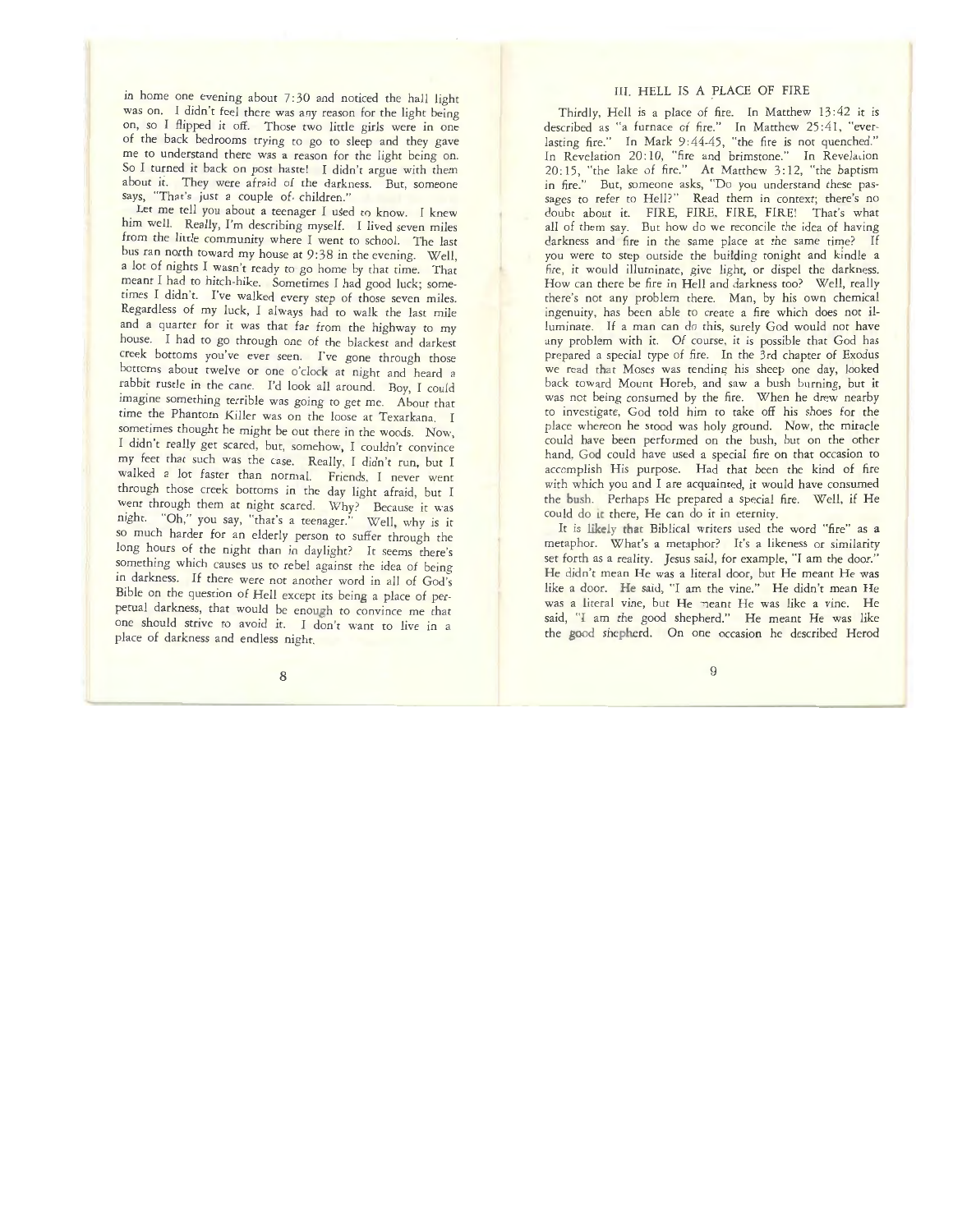Antipas as a fox. He didn't mean that He was a literal fox, bur that he was like one. Herod was cunning, treacherous, and wily. Metaphors are found repeatedly in God's word. It is possible that fire is used in a metaphorical sense to describe Hell. Perhaps you are wondering why. God is an infinite God and Hell is an infinite place, but we are finite creatures. Really, Gcd is attempting to describe to us what cannot be described. I don't believe there is an absolute description of either Heaven or Hell in the Bible. Both must be taught by analogy and metaphor. God has to say that Hell is "like" this or that. He must reason from what we know to what we do nor know. To show you the problem, suppose you make a trip to New York City and rode the subway. Upon your return home you try to explain to your little three year old son what a subway is like. He's never been on a subway. He doesn't know anything about one. What will you say? You might tell him the subway is like the tunnel a mole burrowed under your front yard last summer. Is a subway like that? Sort of. Have you exhausted the description of a subway with that analogy? No, but he's in a better position to understand what's involved than he would be if you tried to give him a technical and literal description of a subway. Suppose you lived in western Kansas and had just returned from a trip to New York City. You're trying to tell your little boy about a sky scraper. He has never seen one. You say, "Son, it's like a silo." He doesn't ccmpletely understand it, but he's nearer to the idea of what a sky scraper is like. Suppose you were trying to describe a Boeing 707 Jet airplane to a man who lived before the Civil War. What would you say to him? He doesn't know anything about an airplane, much less a jet, and you're trying to explain the matter to him. There's not but one comparision you could make. You'd have to say it's like a bird. But he might get the idea that it flapped its wings to fly! When you say an airplane is like a bird, have you completely exhausted the description of the jet? You've hardly started. Now, that's the problem with reference to Heaven and Hell.

Heaven is said to have jaded walls, golden streets, and gates of pearl. Are we to understand that literally or is that John's way of telling us Heaven is far more wonderful than anything we've ever known? Surely, the latter is correct. The Biblical description of Hell is God's way of telling us that Hell is far worse than anything we've ever considered. The nearest thing to it in our vocabulary is fire. The nearest thing to it in human experience is that of a burn. If you want to know what Hell is like, strike a match and hold your finger in its flame. Or, when you get home, turn up the over to 500 degrees. Let it burn for about ten minutes, then put your hand in and leave it for a while. Sometimes we go fishing late in the afternoon. We set up our camping equipment and set out our lines for the night. We let the camp fire burn down real low. I've sat by the fire just to see how close I could get my hands to the coals before having to jerk them back. One might say, "That sounds a little sophomorish to me." I've done it to convince myself again that I'm in the greatest work in the world; saving people from Hell which is like a burning fire! Brother Marshall Keeble, outstanding Negro evangelist, once said that a man could build the hottest fire possible, remove the damned from Hell, place them in the man-made fire and in ten seconds they'd freeze to death. That has a note of levity in it, but I believe he was right. My friends, if Hell is just one tenth as bad as the description found in the Bible, that should be enough to produce fear in the heart of anyone. But, the truth of rhe matter is, it's a thousand times worse than any description found in God's word! It is worse, just like heaven is far more beautiful and wonderful than any description found in the Bible.

When you think of fire, you think of smoke. That's why, in Revelation 14:11, the Bible says, "The smoke of their torment ascendeth up for ever and ever." This simply completes the figure of fire.

#### **HEU** IS A PLACE OF PAIN

Fourthly, Hell is a place of intense pain. At Matthew  $25:30$ , in describing the punishment of the one talent man, the Lord said, "there'll be weeping and gnashing of teeth." When individuals undergo great and severe pain, they weep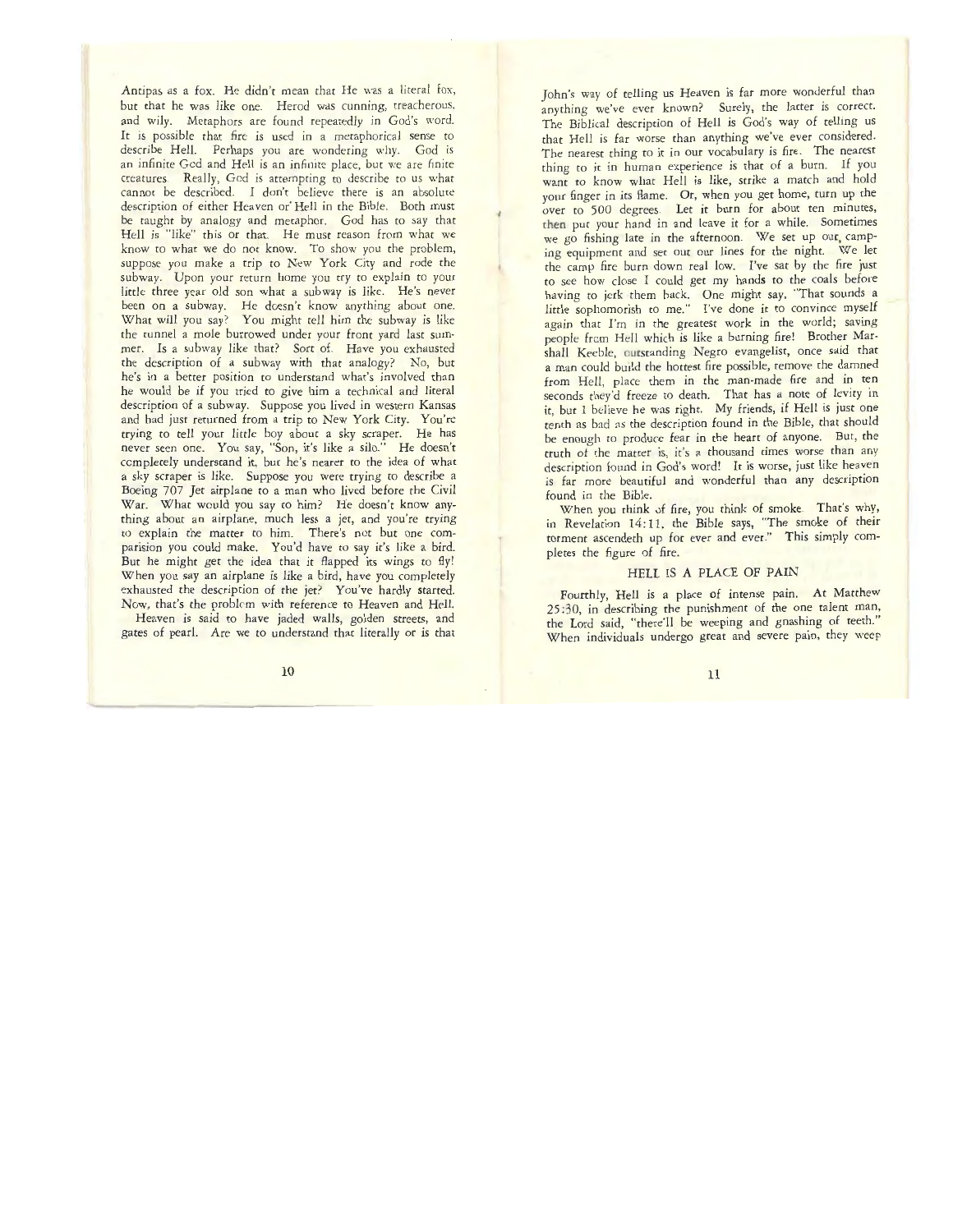and grit their teeth. They can hardly bear it, and that's what our Lord was saying.

# NO REST IN HEll

Fifthly, there is no rest in hell. Revelation 14:11, the passage I've used several times, says, "and they shall have no rest day nor night." Do you know why? Well, Revelation 20: 10 tells us that the wicked are tormented. There's not anything I enjoy more th'an going home after I'm completely worn out, sitting down in that big easy chair, taking off my shoes, propping my feet up on the foot stool, and unrolling. Or, better yet, go to bed, fall across it, and sink into the oblivion of sleep. Rest is wonderful when you're tired, but how horrible to be perpetually exhausted and have no opportunity to rest. Such a place is Hell!

# NO RELIEF IN HEll

Sixthly, there is no relief in Hell. The rich man wanted a drop of water to cool his tormented tongue but he didn't get it. Robert Ingersoll, an infamous skeptic around the turn of the century, said had he been present, he would have given that rich man some water. There's one little item Ingersoll overlooked. The rich man didn't have to be there. He could have received ten million gallons of the water of God's salvation in this life, but he neglected his opportunity and finally wound up in torment without water. You can stay out of Hell, my friend, but if you ever get in, you can't get out. There'll be no relief for you, if you ever go there.

#### NO HOPE IN HEll

Seventhly, Hell is a place where there is no hope. Look at Matthew 25:46 again. It says, "And these shall go away into everlasting punishment." How long is eternity? Those of us who preach can't even discuss it sensibly. We stand in front of audiences and talk about spending eternity. You can't spend eternity. You can spend a dollar, but you can't spend eternity. If you could spend eternity, that would imply rhar it has an end. We talk about living throughout eternity. You can live throughout a lifetime or througho t a century,

but you cannet live throughout eternity. A little fellow said he wished he had a piece of peppermint candy with only one end on it. That's a good definition of eternity. It has but one end on it  $-$  the beginning end or starting place. I don't know when God puts immortality into the human heart. It may be at conception, during the time the embryo is in the womb, er at birth. But, whenever it's put there, from that time onward we live. Some place we will maintain an existence even after death.

Suppose this old world were made of solid steel. Put an ant on the equator and start him walking. He travels at the rapid pace of  $1/17$  of a mile an hour. This solid steel ball is 25,000 miles in circumference. How long would it take that ant to wear down a path a half inch deep? How long to completely wear the earth in half? Well, that's not eternity. That's less than eternity. Suppose this great building and everything in it were made of wood. How long would it take one termite to eat this building? Suppose Dallas were made of wood. How long would it take him to eat the city of Dallas? Suppose the state of Texas were made of wood, how long would it take him to eat the state? Suppose the nation were made of wood, how long would it take him to eat the country? Suppose the world were made out of wood, how long would it take him to eat the world? Suppose the sun, moon, stars, Venus, Neptune, Jupiter, and all the celestial bodies were made of wood, how long would it take one termite to eat all of them? I don't know, but that's not eternity. That's less than eternity. Suppose we had a ship of 30,000 tons displacement and filled its hold with English peas Let's sail it at the rate of 25 knots an hour and throw out an English pea ever 10,000 miles. How long would it take to empty the ship? I don't know, but that, my friends, is not eternity.

If Hell were only a hundred years, I could stand it. After I'd been there one day, I could say, "I have only 99 years, 364 days and I'll get out of this place." If it were only a thousand years, I could bear that. After a day in torment, I could say, "Just 999 years, 364 more days and I'll get out." If it were a million years, I could bear it. After a couple of

**l** ,,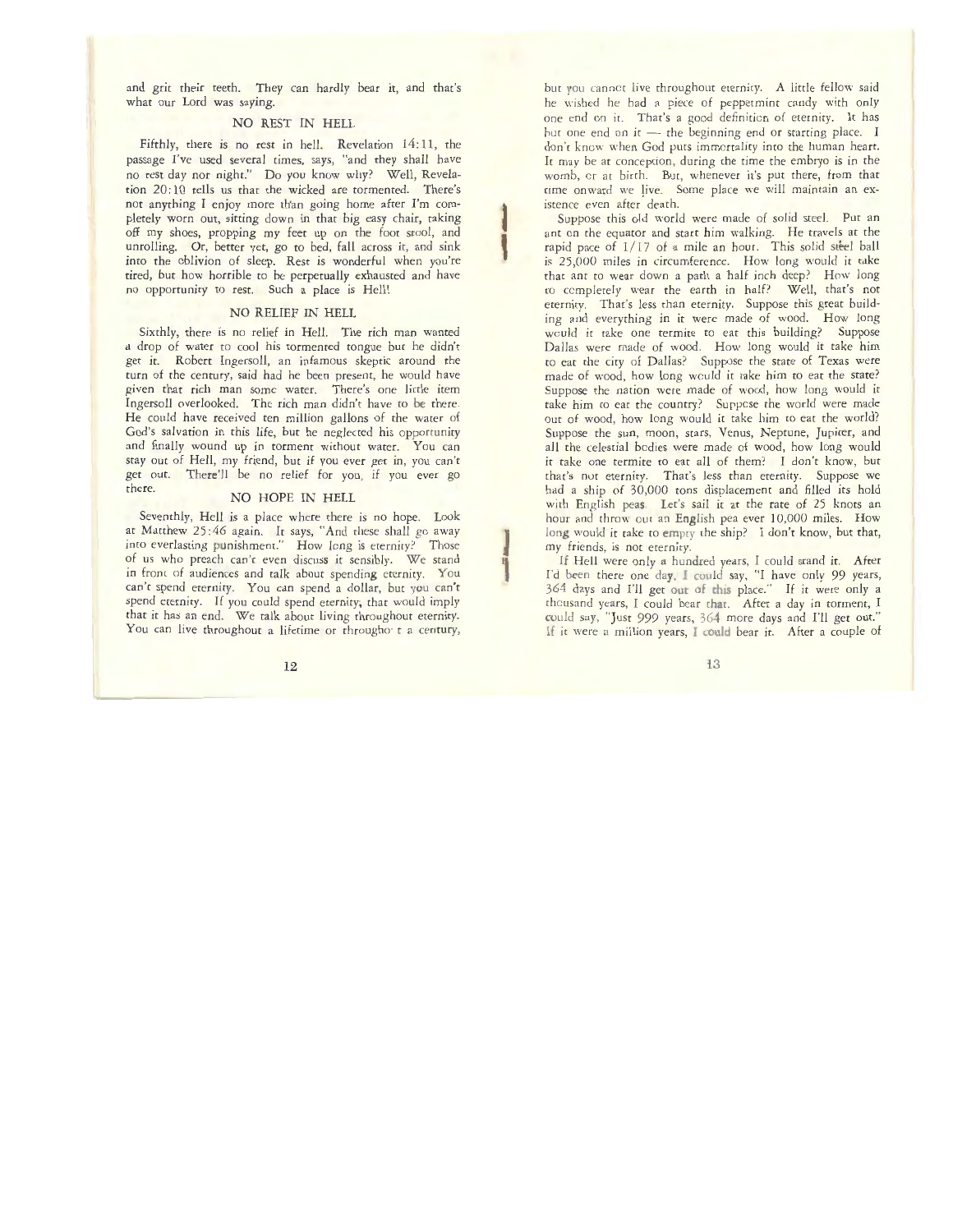days there, I could say, "999,999 years, 363 more days and I'll get out." That faint glimmering ray of hope would cause me t0 hold on. But, after a man has been in Hell a hundred, thousand, million, billion, trillion years, he has no less time to stay. The Bible speaks of everlasting and eternal punishment. Dame, in his famous poem, "The Inferno," said the sign hanging over Hell's door ought to be "Thou Who Enter This Door Leave All Hope Behind." Hell is a hopeless and helpless place!

\'v'hen you look at a man or a woman, how do you consider that individual? Do you simply see a white person or a Negro, one well dressed or poorly dressed, some one with money or without money? We ought to see an individual as one made in the image of God for whom Jesus died and who will live in the presence of God in Heaven or burn in the fires of Hell. The only thing in this world that's going ro last is people. Nations rise and fall, cultures come and go, but people live on and on. How many people do you know who have died this year without Christ. How many loved ones? How many relatives? How many friends? How many people are in Hell now because you never opened your mouth one time to turn them to the Lord? Oh, the tragedy of all tragedies and the calamity of all calamities is to die without Christ! The number one issue facing everybody in this audience is to get right with God and stay right with God. Yer, we are cumbered and worried about food, shelter, and clothing, when only one thing is needful. We must become children of God and serve the Lord. Friends, I don't want to be lost and I don't want you to be lost either.

## IN HELL MAN RETAINS HIS MENTAL FACULTIES

Eighthly, Hell is a place where man retains his mental faculties. After the rich man died, he could feel, see, hear, talk, and remember. Abraham, in speaking to him, said, "Son, remember that thou in thy lifetime receivedsr thy good things, and likewise Lazarus evil things." Furthermore, he remembered his five brethren, who were still alive on the earth and he wanted them to be warned. If he could remember his five brothers and rhe good things he experienced

before he died, I have reascn to believe that he could remember the times he neglected to do rhe Lord's will. If you lose your soul and wake up in torment, one of the horrible things about it will be a haunting memory to plague you. You will think: "If I'd listened to the pleadings of my wife; if I'd paid attention to my husband; if I had listened when that Christian came to my house and begged me to do the Lord's will; if I'd answered the invitation that night in Dallas." Yes, you will say, "if, if, if," but it won't change your situation. In 1941 five other people and my mother were driving a new Ford. They pulled up on the railroad track in front of the Rock Island Rocket, a streamlined train. According to one of the ladies in the car, my mother saw the train and said, "Oh, my, there's a train." Then, she opened the door and was about half in and half out when the train struck the rear of the automobile. It pitched the car into a deep depression located near the railroad tracks. Mother was under the car and, out of six people, she was the only one killed. If she had been a little faster, she would have cleared the automobile and would not have been injured at all. Had she been a little slower, she would have· stayed in the car and sustained an injury, but would not have been killed. However, she was caught half in and half out. I've been "if-ing" for 23 years, bur it hasn't brought her back from the dead. Her body is still in the cemetery. "If" is a mighty big word! In torment, you may say, "If I'd obeyed the gospel," but "ifing" is not going to change your eternal destiny. Your memory will plague and haunt you day after day.

But, further, this man not only could remember, he could also recognize. He recognized Lazarus. I've had people ask me, "Do you think we'll recognize one another in eternity?" My answer is "yes." But, if we recognize one another in eternity and our loved ones aren't with us in Heaven, wouldn't we be unhappy? Well, let's consider the other side of the question. If we don't have any recognition in Heaven, we'll know only ourselves. We'll think that all of our loved ones missed glory. Take the position of no recognition in the nexr life and you will have far more difficulties than with the position of rerognicion. I believe we'll recognize one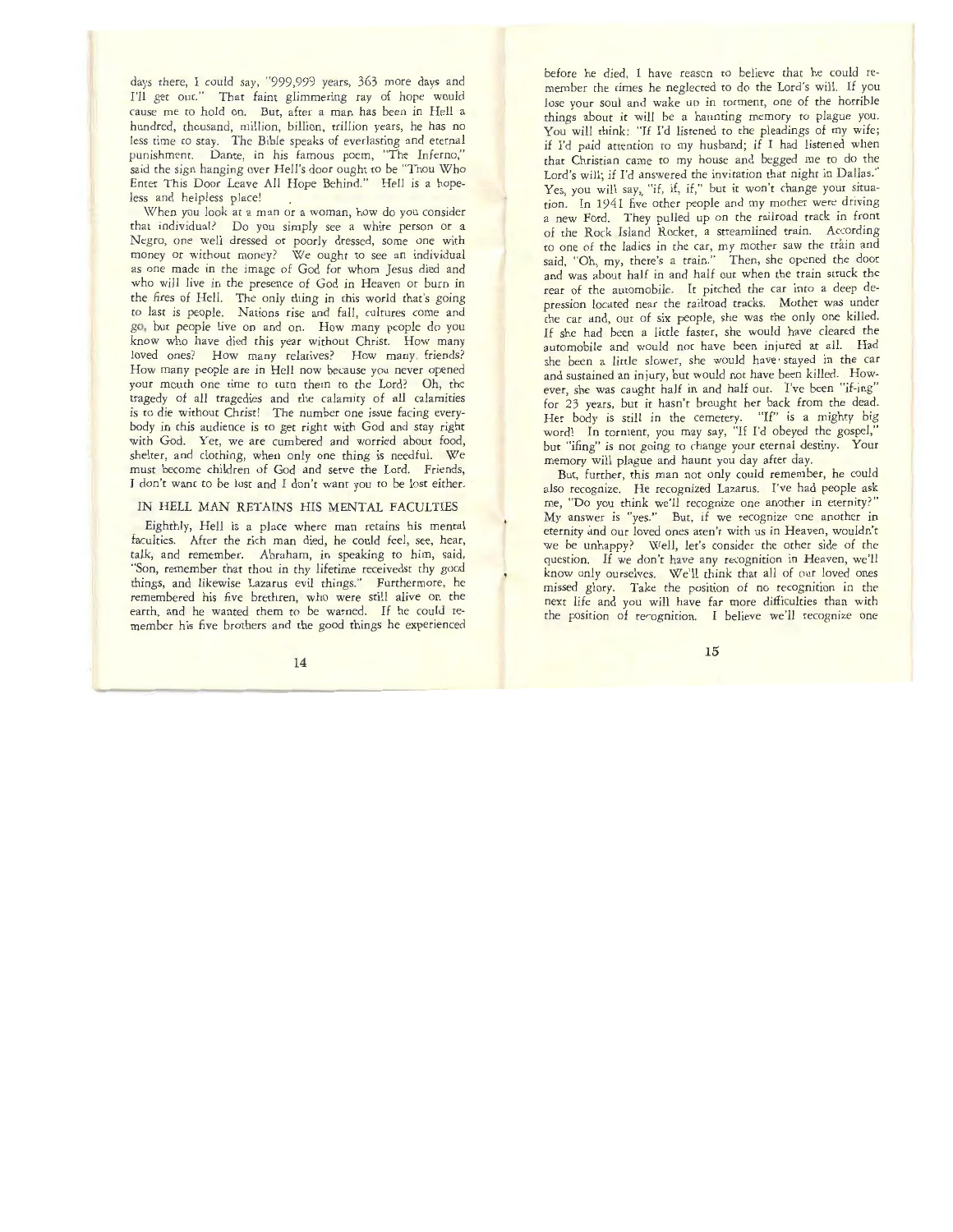another in eternity. The rich man recognized Lazarus because he had known him in this life. Many of us have tried to lead people to the Lord Jesus Christ only to hear them say, "I couldn't make a change because daddy, mother, brother, or sister wasn't a child of God." There couldn't be anything worse than meeting mother, father, brother or sister in the torments of hell! You would simply add to rheir affliction and to your own. In Jackson County, Arkansas, where I was reared, an atheist died and a friend of mine was in charge of the funeral service. The daughter of the dead man came to the casket, fell across his body, and said, "Oh, daddy, daddy, I'll meet you out yonder some day." Of course, we understand that the girl was heart broken and grief stricken. Likely, she didn't realize what she was saying. *My* friend said when he screwed the lid down on him that was the last time he wanted to see him. Why? Because he knew if he ever saw him again, he'd have to see him in Hell. Needless to say, he didn't want to meet him there. Wouldn't it be a catastrophe to run into a loved one or a friend there? If you have any relatives who've left this world unprepared to meet Christ, believe you me, they never want to see you again! The rich man was praying that his five brethren would not join him in torment. Surely, you don't want to go to Hell because a relative has gone there.

## HELL IS WORSE FOR SOME THAN OTHERS

I believe in degrees of punishment. Why? For two reasons; number one, it's reasonable, and number two, it's scriptural. Criminal jurisprudence recognizes degrees of guilt. If a man perpetrates a premeditated crime, he is punished more severely than the man who commites a crime of passion. Of course, a crime of passion is never planned. There are degrees of guilt under our system of law and surely God recognizes such. But the Bible also upholds this view. According to Matthew 11:21-24, Jesus said: "Woe unto thee, Chorazin! woe unto thee, Bethsaida! for if the mighty works, which were done in you, had been done in Tyre and Sidon, they would have repented long ago in sackcloth and ashes. But I say unto you, It shall be more tolerable for Tyre and Sidon

at the day of judgment, than for you. And thou, Capernaum, which are exalted unto heaven, shalt be brought down to hell: for if the mighty works, which have been done in thee, had been done in Sodom, it would have remained until this day. But I say unto you, Thar it shall be more tolerable for the land of Sodom in the day of judgment, than for thee." Our Lord taught that in the day of judgment it will be more tolerable for some than for others. Abiliry plus opportuniry equals responsibiliry. When we have the abiliry and are given the opportuniry, then we have great responsibility. At Luke 12:47-48, our Lord said, "And that servant, which knew his Lord's will, and prepared nor himself, neither did according to his will, shall be beaten with many stripes. But he that knew nor, and did commit things worthy of stripes, shall be beaten with few stripes. For unto whom soever much is given, of him shall much be required; and co whom men have committed much, of him they will ask the more." Some are going to get many stripes and some will receive few stripes. Dante, in "The Inferno," divided Hell into ten parts. In the very center the most intense punishment was being meted out. In the second circle the punishment was not quite as severe as in the first one. In the third, it was not as intense as in the second one. He followed that reasoning into the tenth and last circle. Where did he get his ten circles? I don't know, but I do know where he got the principle for them. That came from the Bible. My friends, if I had co pick a place tonight from which co depart this old world unprepared to meet Christ, it wouldn't be Dallas. I'd rather die as an African savage who'd never heard about Jesus than to die in your unprepared condition. You and I have no reason for refusing Christ. If we lose our souls, we'll get the most severe punishment God can place upon us.

#### HELL IS A PLACE OF DIVIDED FAMILIES

Finally, Hell is a place where families are divided. When we think about our families, a lot of us are overcome with sentimentalism. I'm sure you remember the following words from an old hymn: "Will the circle be unbroken, by and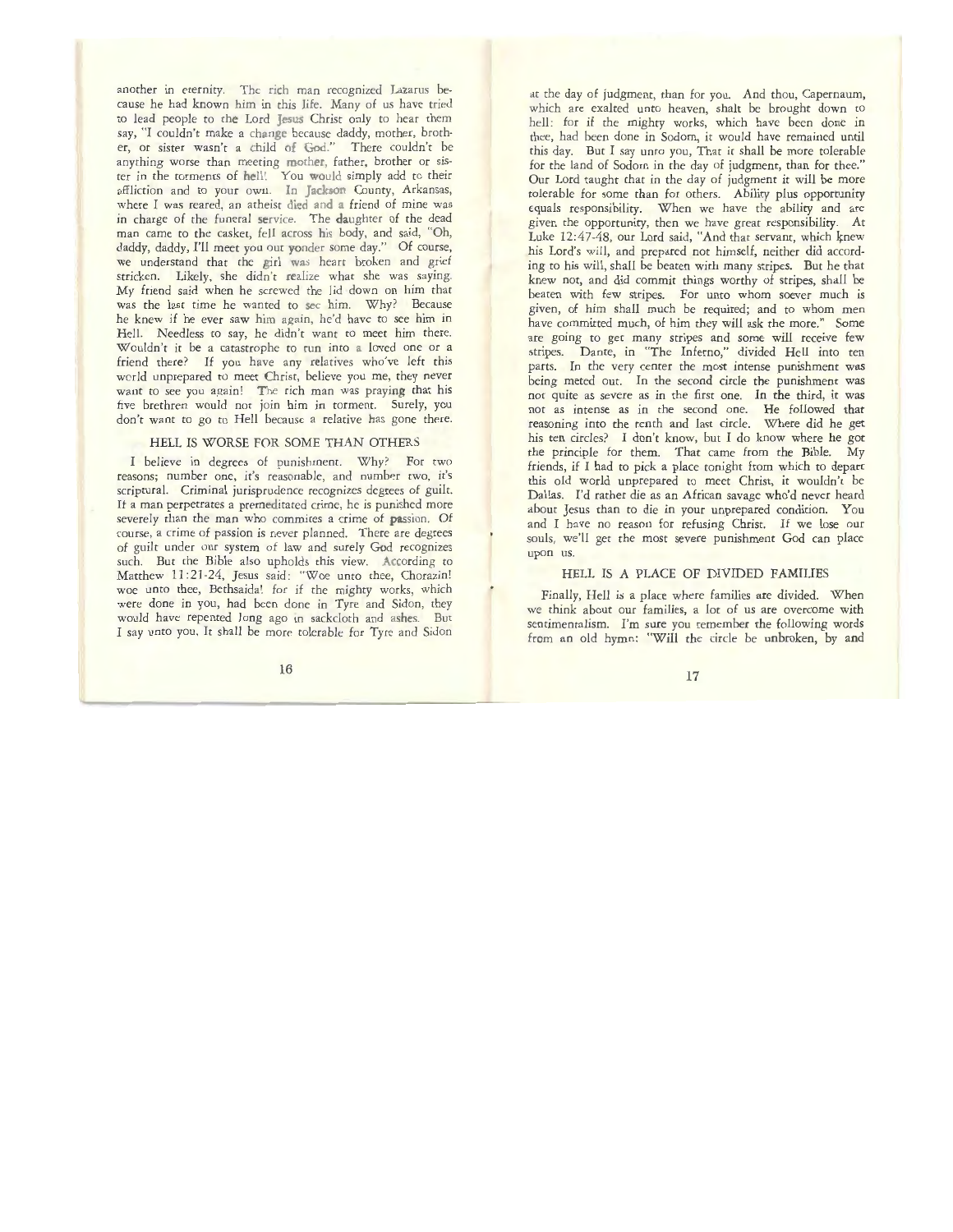by, Lord, by and by, is there a better home awaiting in the sky, Lord, in the sky?" I don't know how you feel about that, but I think for most people, it's a lot of nonsense. How can we sing "Will the circle be unbroken by and by" when the circle is broken right now? How can we sing about being united in Heaven when we're not united on earth? Some people sing the song, "If I Could Hear My Mother Pray Again." How many of you ever heard your mother pray? Some of you have. You ought to thank God, if you had a good Christian mother. I never heard my mother pray one time. When we think of the family, we are sometimes overcome with sentimentalism and fail to be realistic.

*I* don't like to be away from home, but I do like to preach the gospel. Still, I despise being away from home even to preach. Many times I have left home knowing my wife was in the front room she,'ding tears because *I* was to be gone for two or three weeks. In our 13 years of marriage, we have never had to be separated more than five weeks at a time, but we have had a lot of these short separations. I don't like them and she doesn't like them either. Any man who likes to be away from his family is not much of a man. I tell you what would break my heart. Thar would be to stand before God in the day of judgment and see my beloved go in one direction as I go in another. It would be a terrible tragedy to see the woman I had loved in life, who labored with me, who had helped me to rear my family, led away to Hell as I was ushered into Heaven. In many families, this very thing will occur. A father and son will go to Hell and a mother and daughter will go to Heaven. The father and daughter may go to Heaven and the mother and son go to Hell. Families are going to be split and you need to think about it.

Have you ever really become serious about converting your own relatives? *I like* to see anybody obey the gospel, but *<sup>I</sup>*am especially interested in my own flesh and blood. Where do you think I held my first meeting? Back home. Incidentally, I couldn't preach elsewhere. But, my primary reason in hold that meeting was to get the man who had been my guardian, my uncle. After four of five nights of preaching, I went to see his wife and asked, "Aunt Dora, how

am I doing?" She said, "He has been talking to himself at the woodpile." I knew, if he started answering himself, we would get him. Sure enough, before that meeting was over, he walked down the aisle and did the Lord's will. He had heard many sermons, but had done nothing about saving his soul. However, when the little fellow who had grown up at his feet began to put the gospel to him, he could resist no longer.

I've heard people say, "I can't talk to mother and daddy abour Christ. I can't discuss religion with my brothers and sisters." If you can't talk with your own relatives about salvation, pray tell me, with whom can you talk? Who will lead them to Christ, if you don't do it? Some people have said, "If I get to heaven and my loved ones aren't there, I won't be able to stand it." Can you stand it now? What are you doing to try to save them now? A lady came to me one night after a preaching service and said, "I want you to talk to my daddy." I said, "all right." That woman was about 30 years old at the time. She had never married. She had been living under the same roof with her daddy since she had a being in the world. I asked, "Is your daddy religious?" She said, "I don't know." I asked, "Does he have membership in any church?" Again, she replied, "I don't know." I asked, "How has he reacted to the preaching?' Once again, she said, "I don't know." Well, I was visibly perturbed. That woman had lived with her father all of her life, probably half of that time she had been a Christian, and had never spoken to her lost daddy about his soul. I said, "Lady, I'll be out tomorrow afternoon, but don't expect me to grab him by the nape of the neck, throw him into water, and baptize him." It upset me to think she had never told her daddy about Jesus and what to do to be saved.

A lady in Southern Arkansas was a "member of the church." I needed a verbal club to get her out to worship for an hour every three or four Sundays. She used to say, "I don't know why I can't convert my husband." I didn't have the grit to tell her why. That sorry example living under the roof with him kept him away from Christ. I talked to her husband about Jesus, I saw him cry when he heard the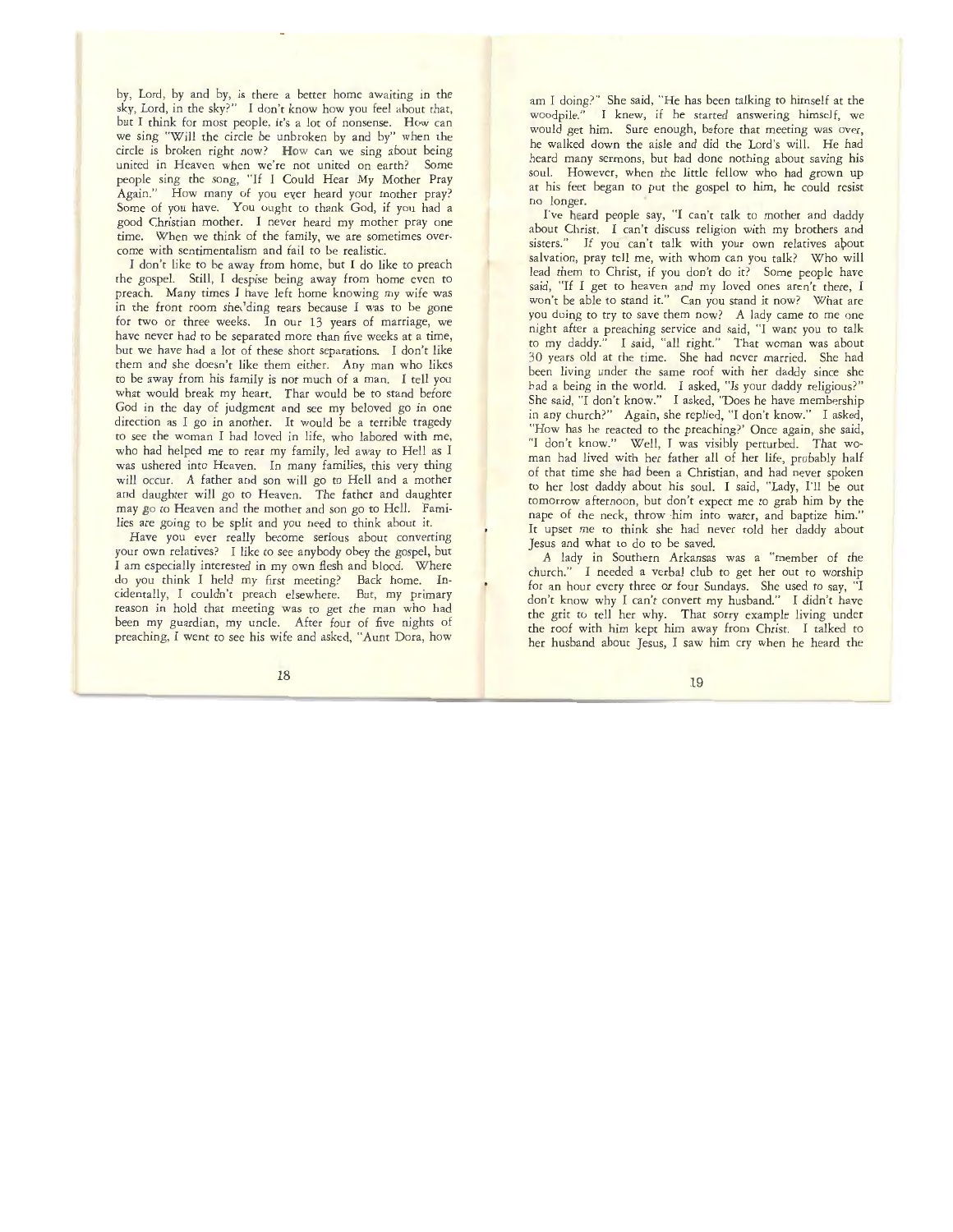story of the cross, but he never obey the gospel. Surely you know why. The bad influence of his wife kept him from changing. When *I* talked with her about her dury to the Lord, she said, "Well, Jimmy, I say my little prayers." Yes, *I* knew what they were. "Now *I lay me down to sleep.*" You say, "That's mean." Do you think that's half as severe as God will be with her in the day of judgment? She could save her soul and the soul of her husband, but what's she doing for him? Unless she has made a change, absolutely nothing. Think of how terrible it will be for that man to be lost eternally when he could be converted, if she were simply a Christian.

. *A* brother in northern Arkansas was talking to a preacher friend of mine and said, "Brother Henderson, I don't know why I can't convert my wife." He was talking to the wrong fellow. Obert looked him straight in the face and said, "I'll tell you why you can't convert your wife. If she wants to go out of town over the weekend, you load up and leave. You forget about the church and your contribution. As a matter of fact, you'll put anything before the church. It's no wonder that you can't convert her." That man wasn't the dedicated, loyal, obedient, and godly Christian he should have been. He couldn't lead anybody to Christ with that disposition and attitude. What's going to happen to his wife? She will go to torment, if she isn't converted. She will go because he didn't care.

There are some good women in this audience. Bless your hearts, you've really had to carry a burden across the years. You haven't had any help from that husband of yours. You've had to teach your children to pray. You've had to teach them the word of God. You've had to carry them to Bible school on Sunday morning. You've had to carry them to Bible classes on Sunday and Wednesday nights. Everything those children know, spiritually speaking, you've taught them and lived before them. Your husband hasn't given you a bit of help. Of course, he has said, "I'm not in the way." Did any of you non-Christian husbands and fathers ever try to plough with a dead mule in the hardness? Still you say, "I'm not in the way." Some of you ladies have done

everything in your power to convert your mates. Ladies, all I can say is "God bless you." The Lord loves you and the Lord's going to honor you. Just keep on keeping on. Continue to teach those children. Rear them to serve God. If your husband wants to lose his soul, I guess he will have to lose it.

After having said that, let me say this. There are some in this audience who don't want their loved ones converted. That's quite an accusation. It's true, nevertheless. Perhaps you are ready to say, "I get down on my knees every day and say, 'Oh, Lord help me to convert John'." But what are you saving down deep in your heart? You are saying," "Lord, don't touch him. Leave him alone because, if he were *<sup>w</sup>* become a Christian. I'd have to get out of my negligence and indifference. I'd have to become a devoted and dedicated Christian and I don't want to be that. No, lord, don't toucl: him, leave him alone." Is that what you subconsciously pray concerning your husband or wife? Are you living the kind of life that will bring your mace to Christ or rhe kind that will cause him to wonder if Jesus Christ is that Son of God'

Families are going to be divided. You should want to save yours. There may be a husband here tonight who is not a Christian. Perhaps your wife and children are already disciples of Christ, but you are on the outside looking in. There may be a lady here who is not a child of God. The rest of the family is Christian, but you aren't. There may be unsaved young people who have Christian parents. Thar family ought to be united in Christ. Talk about a little bit of heaven on earth, that comes when you have a devoted Christian family. Certainly, in the next life you will never regret it. Remember this, if you don't get anything else from the sermon, families will be divided in the day of judgment! I hope yours will not be divided. I hope you and everybody in your family can go to heaven.

In just a moment we are going to sing the hymn of invitation. We have a vast audience of people. We ask that you be very quiet. Please remain in your places, unless you want to come to the front and answer this invitation. No one should leave because the next few minutes are the most im-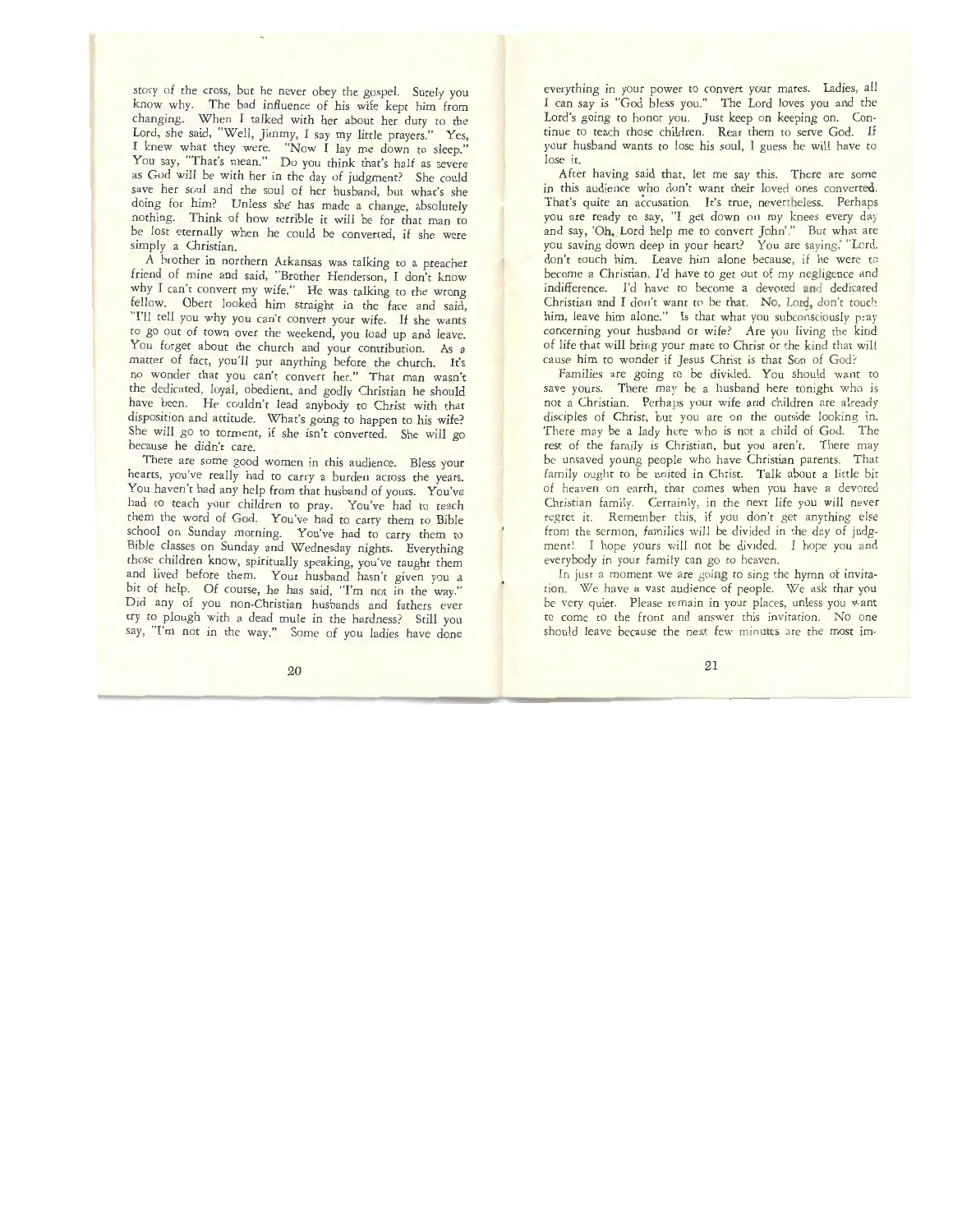portant part of the service. Now the ushers are taking their places. They will stand and face that part of the audience where they have been stationed. When you step out into the aisle, one of the ushers will walk wirh you to the front. Our Lord Jesus Christ said to every lost person in this audience, "He that believeth and is baptized shall be saved." If you will trust the Lord and be baptized by immersion for the forgiveness of sins, you can leave here saved. The Bible says to every erring brother and sister, "Repent and pray, if perhaps the thought of thine heart may be forgiven thee." There are several hundred people here who are lost. I wish everyone of you would come while we stand and sing.

One of the sermons from the book. Also available in Record form.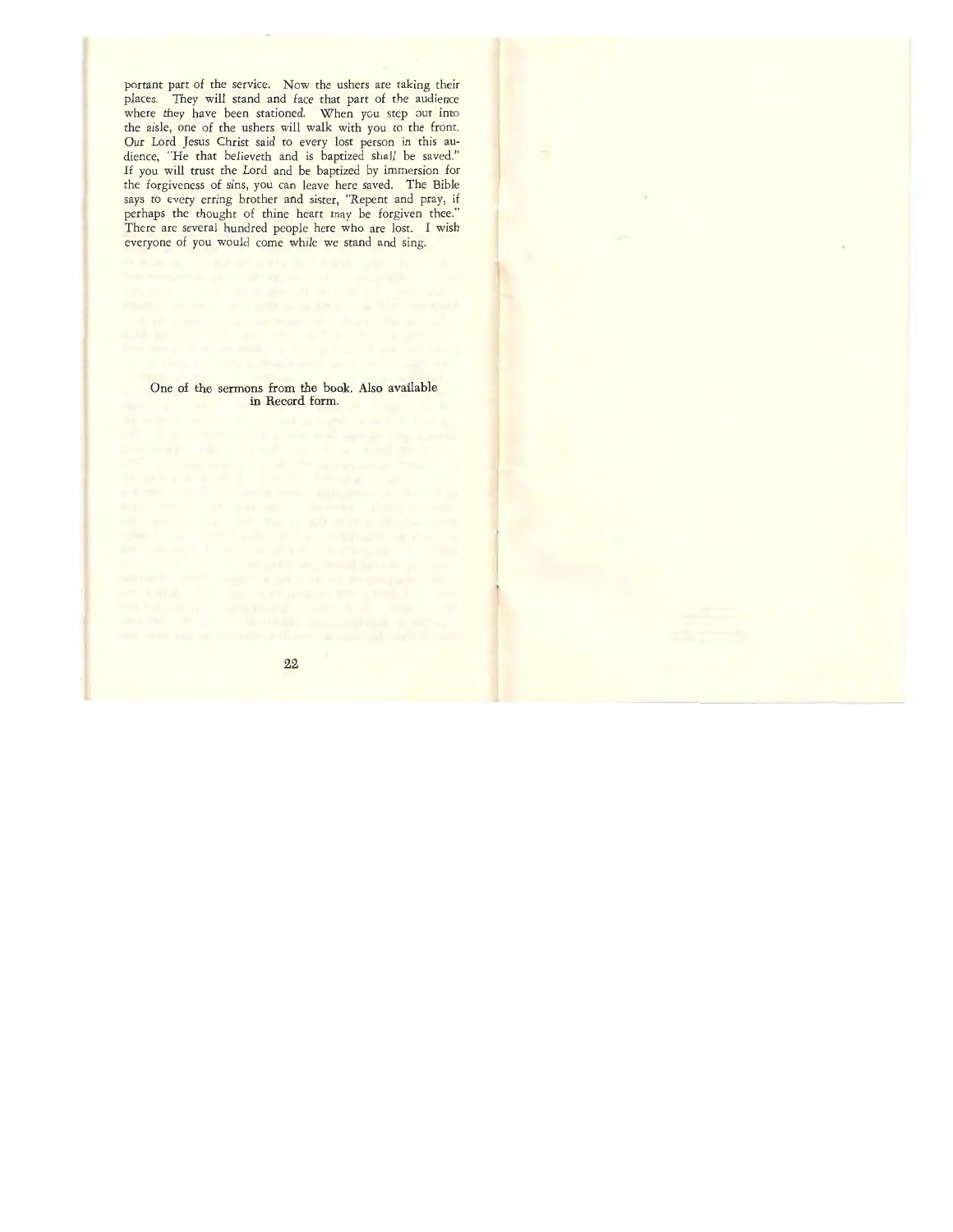published by Christian Publishing Company, Inc. 2652 Brenner Orive Dallas, Texas 75220

J.

CP-155-800-65 (T328)